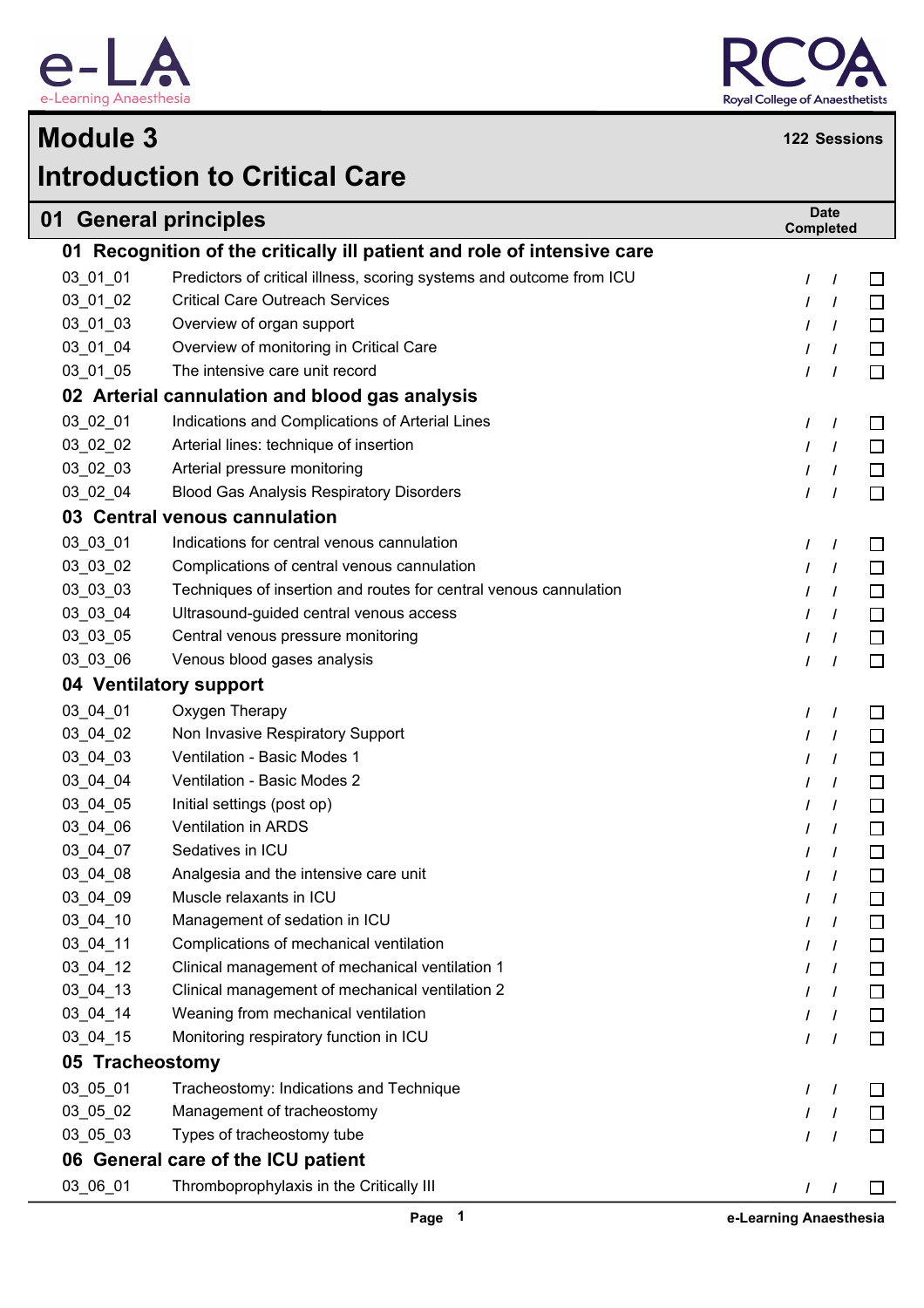



| 03_06_02       | Prevention of stress ulceration                                                     | L             | $\prime$                        | □      |
|----------------|-------------------------------------------------------------------------------------|---------------|---------------------------------|--------|
| 03_06_03       | Common electrolyte disorders (Na)                                                   |               | $\prime$                        | $\Box$ |
| 03_06_04       | Common electrolyte disorders (K, Mg PO4)                                            |               | $\prime$                        | $\Box$ |
| 03_06_05       | Diabetes and control of blood sugar                                                 |               | $\prime$                        | □      |
| 03_06_06       | Principles of nutrition in the critically ill                                       |               | $\prime$                        | $\Box$ |
| 03_06_07       | Chest X Ray interpretation in ICU                                                   |               | $\prime$                        | □      |
|                | 02 Clinical Problems in ICU                                                         |               | <b>Date</b><br><b>Completed</b> |        |
|                | 07 Management of the postoperative patient                                          |               |                                 |        |
| 03_07_01       | Indications for postoperative admission                                             | T             | $\prime$                        | ப      |
| 03_07_02       | Surgical considerations in ICU                                                      |               | $\prime$                        | □      |
| 03_07_03       | Management of hypertension                                                          |               | $\prime$                        | □      |
| 03_07_04       | Postoperative respiratory failure                                                   |               | $\prime$                        | $\Box$ |
|                | 08 Hypotensive Patient                                                              |               |                                 |        |
| 03_08_01       | Assessment and Resuscitation of a Shocked Patient                                   | I             | $\prime$                        | ப      |
| 03_08_02       | <b>Classification of Shock</b>                                                      |               | $\prime$                        | □      |
| 03_08_03       | Cardiac output monitoring I                                                         |               | $\prime$                        | □      |
| 03_08_04       | Cardiac output monitoring II                                                        |               | $\prime$                        | □      |
| 03_08_05       | Vasoactive agents (inotropes)                                                       |               | $\prime$                        | $\Box$ |
| 03_08_06       | Vasoactive agents (vasopressors)                                                    |               | $\prime$                        | $\Box$ |
|                | 09 Cardiogenic Shock                                                                |               |                                 |        |
| 03_09_01       | Management of Cardiogenic shock                                                     | I             | $\prime$                        | ப      |
| 03_09_02       | Myocardial infarction                                                               |               | $\prime$                        | □      |
| 03_09_03       | Heart failure                                                                       |               | $\prime$                        | □      |
| 03_09_04       | Recognition of cardiac arrythmias                                                   |               | $\prime$                        | □      |
| 03_09_05       | Management of arrythmias                                                            |               | $\prime$                        | □      |
|                | 10 Hypovolaemic shock                                                               |               |                                 |        |
| 03_10_01       | Recognition                                                                         |               |                                 |        |
| 03_10_02       | Management                                                                          |               |                                 |        |
| $03 - 10 - 03$ | Fluids in hypovolaemic shock I                                                      | I             | $\prime$                        | $\Box$ |
| 03_10_04       | Fluids in hypovolaemic shock II                                                     |               | $\prime$                        | □      |
| 03_10_06       | Dilutional coagulopathy                                                             |               | $\prime$                        | $\Box$ |
|                | 11 Anaphylactic shock                                                               |               |                                 |        |
| 03_11_01       | Anaphylactic shock: the science                                                     | T             | I                               | ப      |
| 03_11_02       | Acute management of anaphylactic shock                                              |               | $\prime$                        | $\Box$ |
|                | <b>12 The Oliguric Patient</b>                                                      |               |                                 |        |
| 03_12_01       | Assessment, Differential diagnosis and investigation                                | L             | $\prime$                        | □      |
| 03_12_02       | Prevention and non-dialytic management of acute kidney injury in the critically III |               | $\prime$                        | $\Box$ |
| 03_12_03       | Renal replacement therapies                                                         | $\mathcal{L}$ | $\prime$                        | $\Box$ |
|                | <b>13 The Breathless Patient</b>                                                    |               |                                 |        |
| 03_13_01       | Hypoxaemic respiratory failure                                                      | I             | $\prime$                        | $\Box$ |
| 03_13_02       | Hypercapnic respiratory failure                                                     |               | $\prime$                        | □      |
| 03_13_03       | Tension pneuomothorax                                                               |               | $\prime$                        | $\Box$ |
| 03_13_04       | Acute asthma                                                                        |               | $\prime$                        | $\Box$ |
| 03_13_05       | Chronic pulmonary obstructive disease and non-invasive ventilation                  | L             | $\prime$                        | $\Box$ |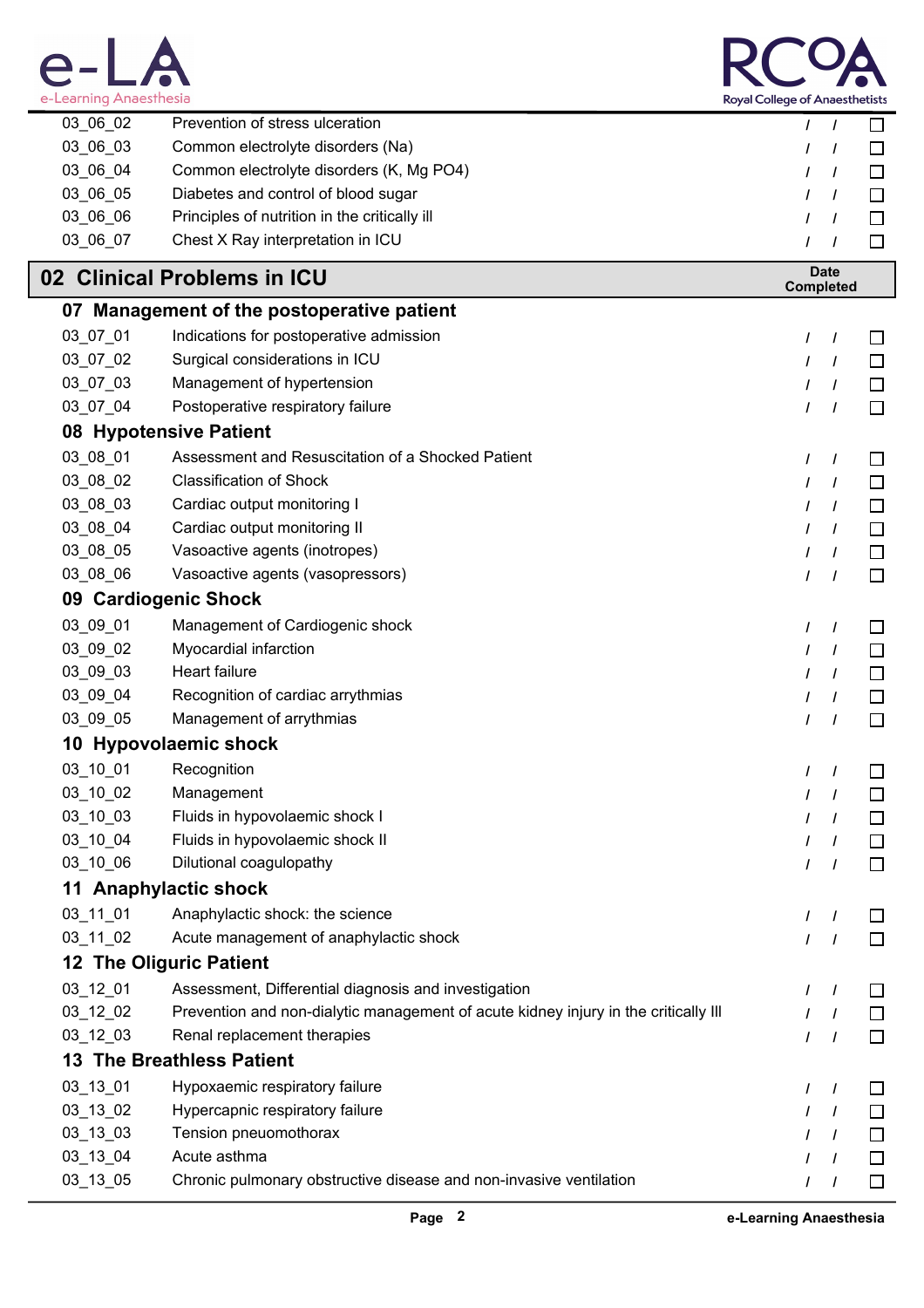



| e-Learning Anaesthesia<br><b>Royal College of Anaesthetists</b> |                                                 |                                  |
|-----------------------------------------------------------------|-------------------------------------------------|----------------------------------|
| 03_13_06                                                        | Community acquired pneumonia                    | $\prime$<br>$\prime$<br>ப        |
| 03_13_07                                                        | Ventilator Associated Pneumonia                 | $\prime$<br>$\perp$<br>I         |
| 03_13_08                                                        | Pulmonary embolism                              | $\Box$<br>$\prime$<br>$\prime$   |
|                                                                 | <b>14 Clinical Scenarios</b>                    |                                  |
| 03_14_01                                                        | Scenario - Tracheostomy problem                 | I<br>$\perp$<br>$\prime$         |
| 03_14_02                                                        | Scenario - The breathless patient               | □<br>$\prime$                    |
| 03_14_03                                                        | Scenario - Low urine output                     | $\prime$<br>⊔                    |
| 03_14_04                                                        | Scenario - Liver disease                        | $\Box$<br>$\prime$<br>I          |
| 03_14_05                                                        | Scenario - Intraoperative hypotension           | $\Box$<br>$\prime$               |
| 03_14_06                                                        | Scenario - Head injury                          | $\Box$<br>$\prime$               |
| 03 Sepsis and MOF                                               |                                                 | <b>Date</b><br><b>Completed</b>  |
|                                                                 | 15 Patho-physiology                             |                                  |
| $03 - 15 - 01$                                                  | Definitions of sepsis                           | $\prime$<br>$\sqcup$<br>$\prime$ |
| $03 - 15 - 02$                                                  | Pathophysiology of sepsis and MOF               | $\prime$<br>$\perp$<br>$\prime$  |
| 03_15_04                                                        | Nosocomial infections and Infection Control     | $\Box$<br>$\prime$<br>$\prime$   |
| 16 Organ Failure                                                |                                                 |                                  |
| 03_16_01                                                        | Acute respiratory distress syndrome             | □<br>$\prime$<br>$\prime$        |
| 03_16_02                                                        | Septic shock                                    | $\Box$<br>$\prime$               |
| 03_16_03                                                        | Acute kidney injury                             | $\prime$<br>$\Box$               |
| 03_16_04                                                        | Liver failure                                   | $\Box$<br>$\prime$               |
| 03_16_05                                                        | Haematological problems in the critically ill   | $\Box$<br>$\prime$<br>$\prime$   |
|                                                                 | 17 Sepsis management                            |                                  |
| 03_17_01                                                        | Assessment and differential diagnosis of sepsis | $\prime$<br>$\Box$<br>$\prime$   |
| 03_17_02                                                        | Sepsis resuscitation                            | $\prime$<br>$\Box$<br>I          |
| 03_17_03                                                        | Vasoactive agents in sepsis                     | □<br>$\prime$                    |
| 03_17_04                                                        | Principles of antibiotic use                    | $\Box$<br>$\prime$               |
|                                                                 | 04 Unconcious patient                           | <b>Date</b><br><b>Completed</b>  |
|                                                                 | <b>18 General principles</b>                    |                                  |
|                                                                 |                                                 |                                  |

| Coma: assessment/resuscitation/differential diagnosis            |  |  |              |  |
|------------------------------------------------------------------|--|--|--------------|--|
| Examination of the unconscious patient (AVPU, GCS)               |  |  | $\mathbf{L}$ |  |
| Causes and investigation of coma                                 |  |  | $\mathbf{L}$ |  |
| Care of the unconscious patient                                  |  |  |              |  |
| Management of seizures                                           |  |  |              |  |
| 19 Head injury                                                   |  |  |              |  |
| Principles of the management of head injury and brain protection |  |  |              |  |
| Mechanisms and effects of raised intra-cranial pressure          |  |  | $\perp$      |  |
| Methods of preventing the 'second insult' to the brain           |  |  | $\Box$       |  |
| Anaesthesia in the head injured patient                          |  |  | $\perp$      |  |
| Cervical spine injury                                            |  |  | $\Box$       |  |
| 20 Brain stem death                                              |  |  |              |  |
| Confirmation of death by neurological criteria (brainstem death) |  |  | $\mathbf{L}$ |  |
| Organ donation and care of the organ donor                       |  |  | $\perp$      |  |
| The grief response and bereavement care                          |  |  |              |  |
|                                                                  |  |  |              |  |